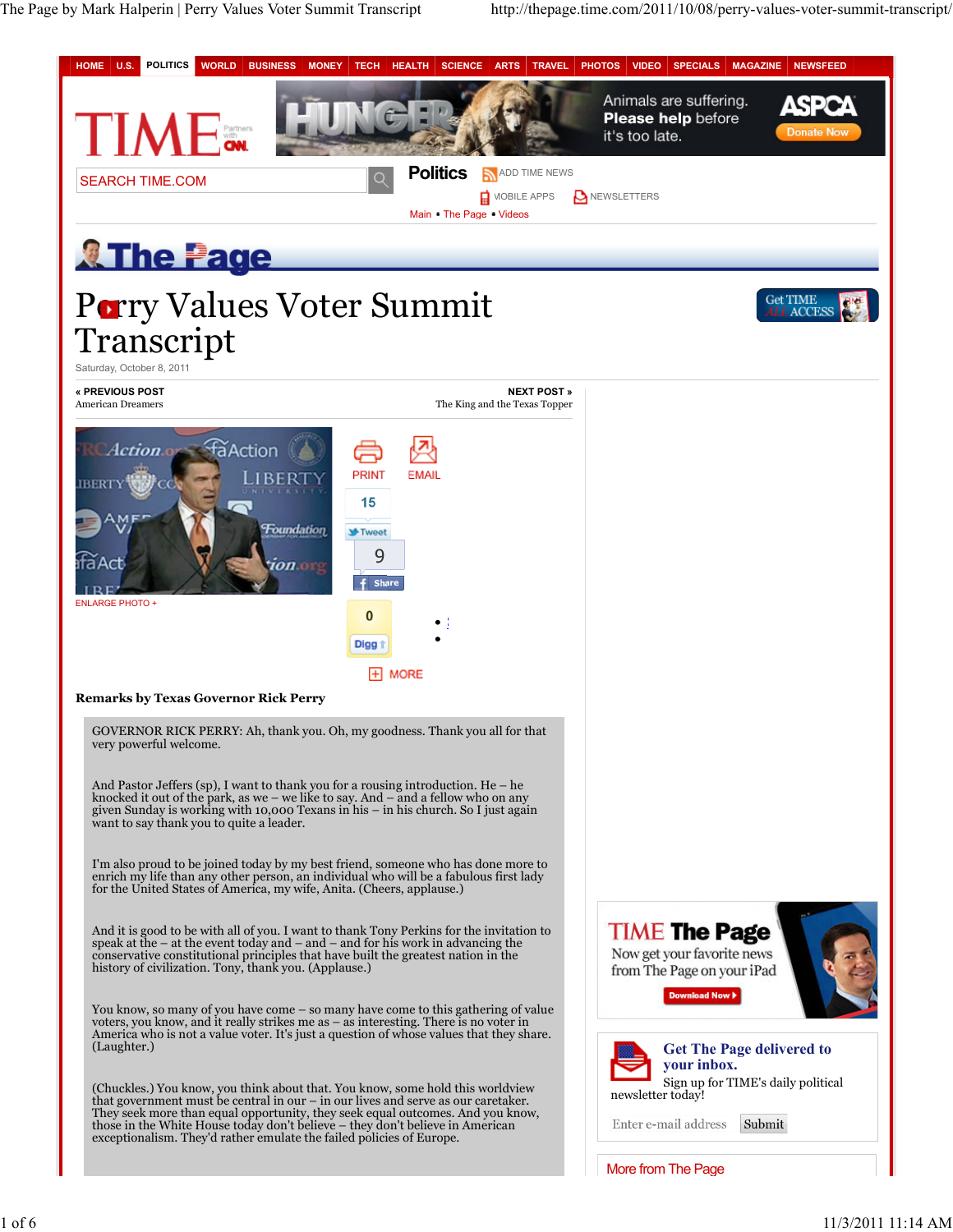But we see what their policies have led to: 14 million Americans out of work, 45 million Americans on food stamps. And according to Wednesday's Wall Street Journal, Bob (sp), nearly half of Americans now receive government benefits.

You know, in response to this economic misery, you know, liberals are now pointing<br>the finger of blame at successful employers under the guise of fairness. But when<br>they utter phrases like "fair share," you just know – (ch can't rev up the engine of an economic growth by heaping higher taxes on job creators. You can't spread success by punishing it. You can't unite our country by dividing it.

The answer to our troubles lies in a positive, optimistic vision, with policies rooted in American exceptionalism. See, American exceptionalism is the product of unlimited freedom. And there is nothing troubling our nation today that cannot be solved by the rebirth of freedom – nothing. (Cheers, applause.)

I happen to believe in this great country of ours. I believe in the capacity of our people to create prosperity through private ingenuity. I believe in the values of the American people. Americans know anything worth achieving in life requires hard work, not government's handouts. And this present generation of Americans, they're not looking for government to lead the way. They're looking for America to get out of the way so that they can make the most of the freedom for their families.

But you can't live free if you can't find a job. You can't live free if you inherit \$46,000 bill in the federal debt. You can't live free when the government gets between you and your doctor.

I believe it's time to revive freedom for our families and our employers. If we're going to get entrepreneurs and small businesses off the mat and on their feet again, we need to freeze all of the pending federal regulations that are out there for the next six<br>months – freeze them all. (Cheers, applause.) We need to cut taxes for families and<br>employers because the only kind of stimulus that money in your pocket, not government's. (Applause.)

We – we need to repeal the job-killing bureaucratic nightmare that's known as "Obamacare."

AUDIENCE MEMBER: Yeah! (Cheers, applause.)

GOV. PERRY: You know, there are three pillars that serve as the foundation of our country: strong economy, strong families and a strong military.

In my home state, we have created about 40 percent of all American jobs since June of 2009. Our success is based on four rather simple principles. One is, don't spend all the money.

AUDIENCE MEMBER: Yeah~!

GOV. PERRY: And number two is, keep the taxes low. Three is, provide a fair and predictable regulatory climate, and four, stop the frivolous lawsuits. (Applause.)

AUDIENCE MEMBER: (Amen ?)!

GOV. PERRY: They kill jobs.

AUDIENCE MEMBER: Yeah~!

GOV. PERRY: So that we passed the most sweeping tort reform in the nation and – which, I might add, includes a new loser pay law in the state of Texas. (Applause.)

You know, at the same time as the Fed chairman warns that the recovery is close to faltering, just yesterday the Texas comptroller's office said our tax revenues have rebounded to pre-recession levels. (Applause.)

Our August – our August home sales rose. Our employment expanded. Our exports

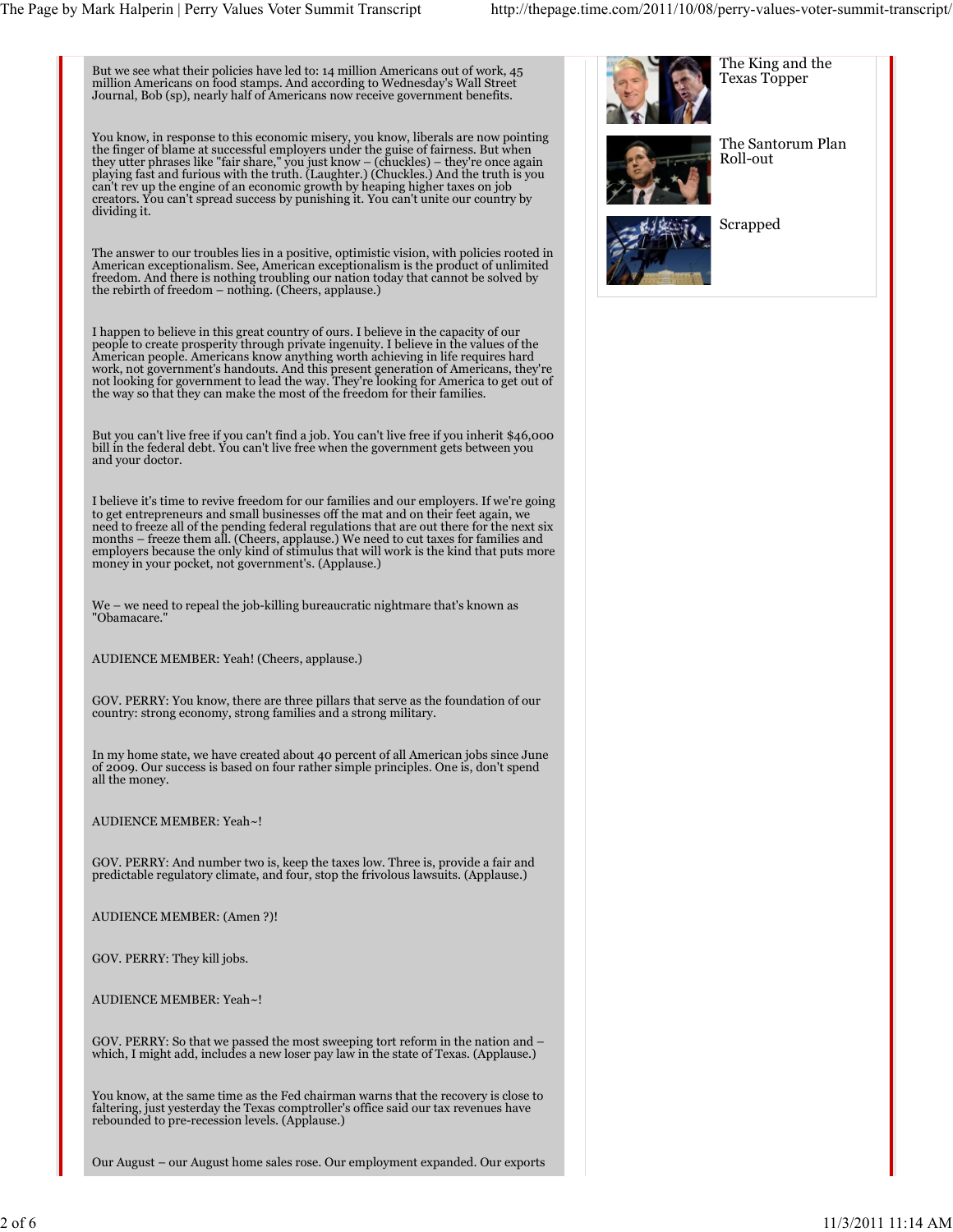| increased. Manufacturing activity started climbing again.                                                                                                                                                                                                                                                                                                                                                                                                                                                                                                                                                                                                                           |  |
|-------------------------------------------------------------------------------------------------------------------------------------------------------------------------------------------------------------------------------------------------------------------------------------------------------------------------------------------------------------------------------------------------------------------------------------------------------------------------------------------------------------------------------------------------------------------------------------------------------------------------------------------------------------------------------------|--|
| And yet there was President Obama, standing in front of the White House press<br>corps, doubling down on the same failed strategy that had worsened our economic<br>crisis and doubled our deficits. It just goes to show you that those blinded by<br>tax-and-spend big-government ideology will never see the truth.                                                                                                                                                                                                                                                                                                                                                              |  |
| AUDIENCE MEMBER: Right.                                                                                                                                                                                                                                                                                                                                                                                                                                                                                                                                                                                                                                                             |  |
| GOV. PERRY: Every day $-$ every day $-$ it is clear that the United States economy, for<br>it to grow and to succeed, we need new leadership. (Applause.)                                                                                                                                                                                                                                                                                                                                                                                                                                                                                                                           |  |
| <b>AUDIENCE MEMBER: Yeah!</b>                                                                                                                                                                                                                                                                                                                                                                                                                                                                                                                                                                                                                                                       |  |
| GOV. PERRY: President Obama's commitment to the same old pro-tax,<br>pro-government, pro-regulation policies – they failed our nation. America needs a<br>new leader, with a proven record of job creation and sound economic policies.                                                                                                                                                                                                                                                                                                                                                                                                                                             |  |
| You know, Texas is not immune to the effects of the national economic environment,<br>but recent reports show that low, flat and fair taxes; reasonable and predictable<br>regulations; restrained government spending is a proven recipe for job creation. The<br>key to prosperity is liberty. Yet the larger government grows, the smaller our circle of<br>freedoms. The most basic unit of government is family. And as a conservative, I<br>believe with all my heart that the government closest to the people is the best for the<br>people. There should not be a single policy coming out of Washington, D.C., that<br>interferes with decisions best made by the family. |  |
| AUDIENCE MEMBER: Yeah! (Applause.)                                                                                                                                                                                                                                                                                                                                                                                                                                                                                                                                                                                                                                                  |  |
| GOV. PERRY: I'm proud to be the son of two tenant farmers. Where I grew up, we<br>didn't have much in the way of material goods, but we were sure rich. We were rich<br>in spirit. We were abundant in faith. And we were devoted to family. Happiness<br>wasn't a product of what we had but what we believed.                                                                                                                                                                                                                                                                                                                                                                     |  |
| And we believed we were blessed to live in the freest nation on this earth, that were<br>fortunate to grow up where there was a strong sense of community, that there was<br>nothing that we couldn't achieve in "the land of the free and the home of the brave."                                                                                                                                                                                                                                                                                                                                                                                                                  |  |
| In fact, my little country school where I grew up and graduated had a motto. It said:<br>No dream too tall for a school so small. (Laughter.)                                                                                                                                                                                                                                                                                                                                                                                                                                                                                                                                       |  |
| (Chuckles.) You know, there are millions of Americans that are born into less than<br>ideal circumstances. Maybe they were born into poverty, born without a parent. But<br>as a society, we must stand for the principle that every life $-$ every life $-$ is worth<br>living, regardless of the circumstance. In America – (applause) – in America it's not<br>where you come from that matters, but where you're going. As Americans, we must<br>affirm the value of life, not just in our Declaration of Independence, but in the way<br>that we live.                                                                                                                         |  |
| For some candidates, pro-life is an election-year slogan to follow the prevailing<br>political winds. To me it's about the absolute principle that every human being is<br>entitled to life. All human life $-$ all human life $-$ is made in the image of our creator.<br>(Cheers, applause.) And every innocent life must be protected, from the most frail,<br>who are elderly, to the most vulnerable, who are unborn.                                                                                                                                                                                                                                                          |  |
| That's why as governor I have consistently worked for pro-life legislation, policies<br>such as parental consent for minors seeking an abortion, a ban on third tri-semester<br>(sic) abortions, an informed consent law. And I'm proud to fight for and was proud<br>to sign a budget that defunded Planned Parenthood in Texas. (Cheers, applause.)                                                                                                                                                                                                                                                                                                                               |  |
| Our obligation is not only to protect life and bestow freedom on future generations,<br>but it's also to instill character. Young Americans must never be taught about rights<br>without also learning about responsibilities. We must not $-$ (applause) $-$ we must<br>not proclaim the responsibilities of a free society and ignore the responsibilities of<br>free individuals. We must never mistake liberty for license. One's a right; the other<br>leads to bondage.                                                                                                                                                                                                       |  |
| For more than a generation, our culture has emphasized a message of<br>self-indulgence at the expense of social obligation. We have reaped the consequences                                                                                                                                                                                                                                                                                                                                                                                                                                                                                                                         |  |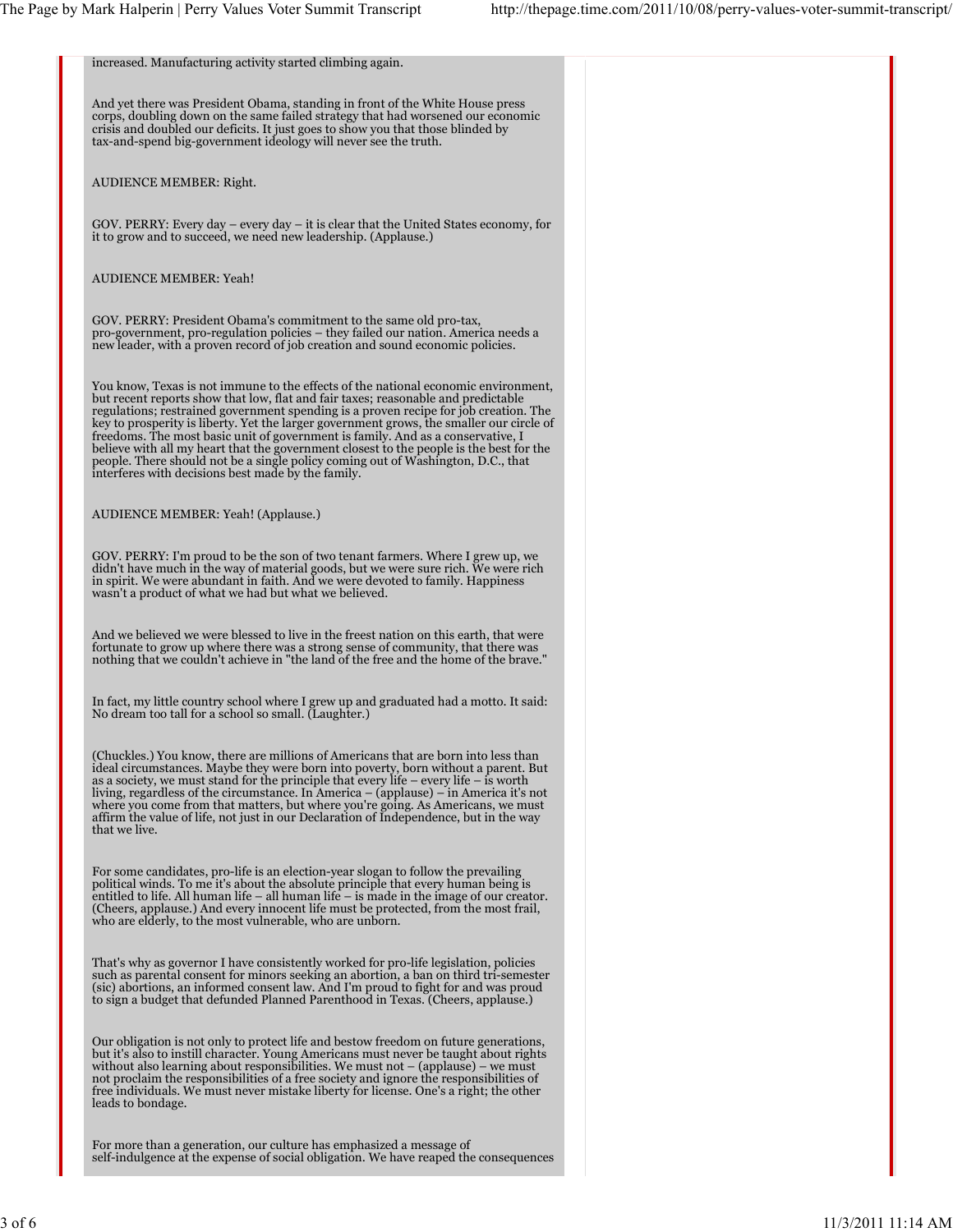– in the form of teen pregnancies, divorced and broken families, the cycle of incarceration that joins young men with their fathers behind bars. The fabric of our society is not government, or individual freedom; it is the family. And the demise of the family is the demise of any great society. (Applause.) This great country of ours has never been steered off-course when we have advocated policies that expand freedom and promote strong families. But neither can it be preserved without an unwavering commitment to our national security. You know,<br>as Americans, we're blessed to have the greatest fighting force for freedom in this<br>entire world: our men and women of the United States milita You know, there are some out there, some misguided souls that just say you can't find heroes anymore. My, my, are they ever wrong. We have heroes today. They're fighting in the mountains of Afghanistan and sands of Iraq. They're those on covert missions, in places we don't even know about, to find and destroy the enemies of this country. They put their lives on the line every day so that we don't have to. Over the years I've been so honored to have met a great many of those American heroes as I've traveled to their outposts in Iraq and Afghanistan. And I've signed letters to their loved ones who have made the ultimate sacrifice. I consider myself so fortunate to have been able to wear the uniform of our country. And that experience, it informs my perspective about our defense policies. Specifically, I believe we must never put the military on a chopping block for arbitrary budget cuts as part of some political horse trade. (Cheers, applause.) Never. The question we must ask is not what we can afford to spend on our military, but what it costs to remain secure and free. You see, a real key component of keeping America secure is keeping Israel secure. (Cheers, applause.) We can never forget –<br>we can never forget that it was Israel that took out the nuclear capability of Iraq in<br>1981, and of Syria in 2007. Israel is our ally. They applause.) We're not going to compromise when it comes to our national security, and that is<br>true when it comes to defense spending, and it is also true when it comes to border<br>security. And let me say this about border security. I h issue for over a decade as a border governor. I've signed budgets that contain a total<br>of \$400 million of state security operations along that border. I've dealt with the<br>carnage caused by those who traffic in drugs and we answers to those failures is not to grant amnesty to those who broke the laws to come into this country. (Cheers, applause.) I was proud to sign legislation requiring a photo ID to vote in order to protect the integrity of our elections. (Applause.) And for the obvious security reasons, I vetoed legislation to give drivers licenses to illegal aliens. (Applause.) There is no homeland security without border security. Let me repeat that. There is no security without border security. And make no mistake about it. What we are seeing south of our border is nothing short of a war being waged by these narcoterrorists. They represent a clear and a present danger to our country. They are spreading violence to American cities. They are peddling poisons to our children. In the face of this threat, we shouldn't take any options off the table, including security operations in cooperation with the Mexican government, as we did with Colombia some years ago. You can't have liberty, you can't have opportunity, you can't have prosperity without security. The issue before our leaders of both parties is securing a better future for all Americans. You see, economic security is a topic of discussion at millions of dinner tables all across this country of ours. In the past two months I've had the great privilege to<br>travel across this country. And I've listened to thousands of Americans, and they're<br>not under any illusions about the current state of ou They've never mistaken hope for a handout because they want to earn their keep. They aren't looking for soaring speeches. They're looking for common-sense solutions. And they know our first order of business to getting America working again is sending our current president to the private sector. (Laughter, cheers, applause.)

You know, like all of you in here, I still believe in the exceptionalism of America. And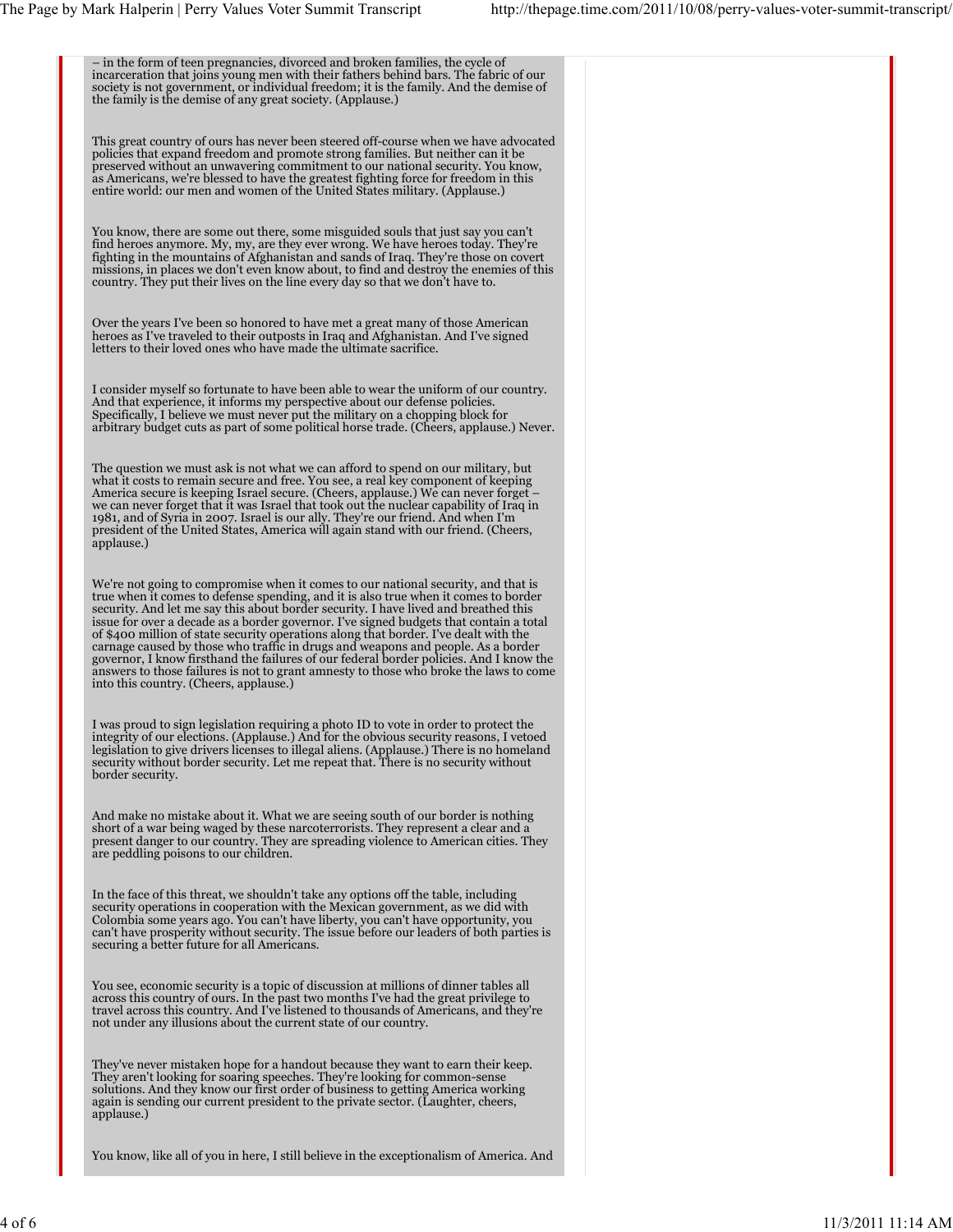